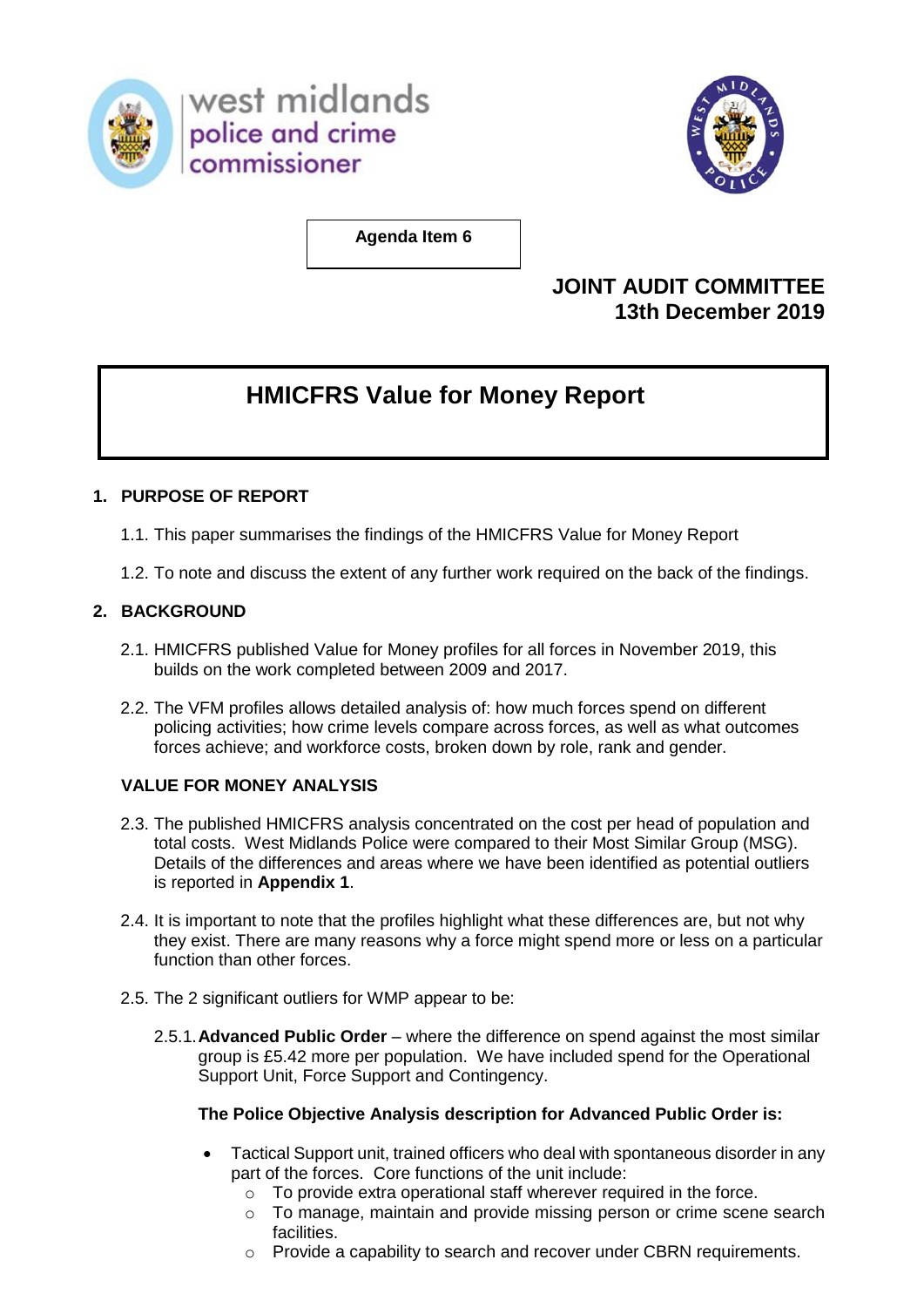- o To provide trained resources for major events / incidents, planned or spontaneous (including high profile sporting events).
- o Protests e.g. EDL.
- Cost of policing civil disturbances, this is to include any income received in relation to the civil disturbances and any backfill costs (if easily identifiable).
- 2.5.2.**Incident/ Response Management**  where the difference on spend against the most similar group is £16.51 less per population. We have included spend for the Force response team.

#### **The Police Objective Analysis description for Advanced Public Order is:**

- Response Teams, this includes officers whose primary role is to respond to emergency and priority incidents which may require attendance.
- $\bullet$  In Forces where the roles covered by 1a Local Policing  $-$  Neighbourhood Policing are combined with the roles covered by 1b Local Policing – Incident (Response) Management, and the costs cannot be split between the two please record the values in 1a Local Policing – Neighbourhood Policing.
- 2.6. In order to understand what the VFM profiles further work is required. We will need explore and understand different force spending decisions, operating models; volumes; whether a direct like for like comparison has been made; and the methodology for categorising and capturing costs.

#### **3. RECOMMENDATIONS**

3.1. Members of the Committee consider the extent of further investigation required into the outliers reported in **Appendix 1.**